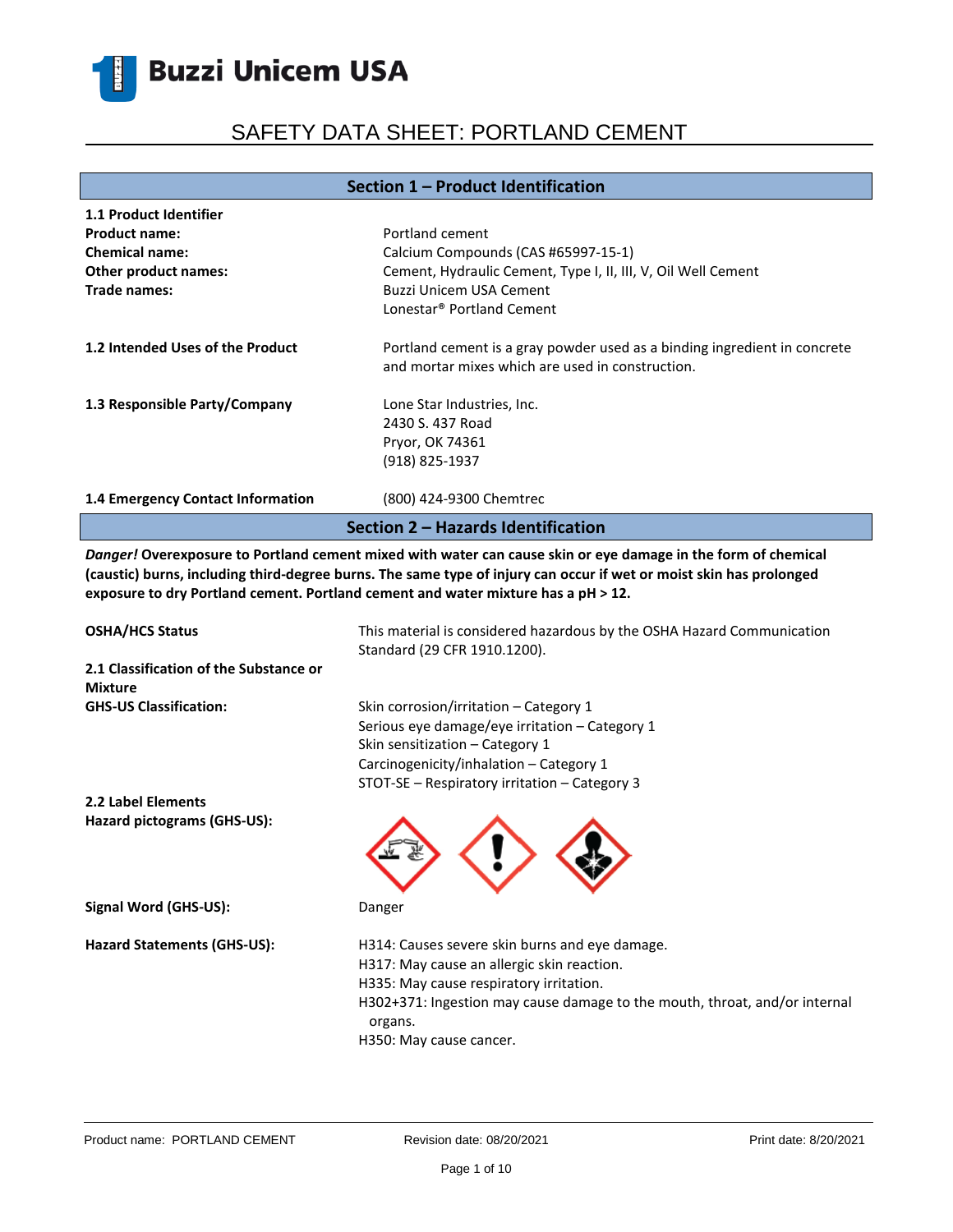

| <b>Precautionary Statements (GHS-US):</b> | P102: Keep out of reach of children.<br>P202: Do not handle until all safety precautions have been read and<br>understood.<br>P260: Do not breathe dusts.<br>P262: Do not get in eyes, on skin, or on clothing.<br>P264: Wash hands thoroughly after using this product.<br>P270: Do not eat, drink, or smoke while using this product.            |
|-------------------------------------------|----------------------------------------------------------------------------------------------------------------------------------------------------------------------------------------------------------------------------------------------------------------------------------------------------------------------------------------------------|
|                                           | P304+310+312+340: If inhaled: remove person to fresh air and keep<br>comfortable for breathing. Immediately call a poison control center or a<br>physician.<br>P305+351+388: If in eyes: Rinse cautiously with water for 20 minutes. Remove<br>contact lenses if present and easy to do. Continue rinsing. Get medical                             |
|                                           | attention.<br>P302+361+353: If on skin: Take off immediately all contaminated clothing and<br>rinse skin with water. Wash contaminated clothing before reuse.<br>P332+313: If skin irritation occurs, get medical attention.<br>P301+330+331+312: If swallowed: Rinse mouth. Do not induce vomiting.<br>Contact a poison center or physician.      |
|                                           | P403+233: Store in a well-ventilated area with container tightly closed.<br>P401: If stored in bulk, keep area secure.<br>P401: Material stockpiled in bulk or in silage may present an engulfment<br>hazard. Personnel should not enter bulk storage areas unless they have been<br>trained in the hazards of entering and working in such areas. |
| 2.3 Other hazards                         | Exposure to Portland cement mixed with water can cause skin or eye damage<br>in the form of chemical (caustic) burns, including third-degree burns. The same<br>type of injury can occur if wet or moist skin has prolonged exposure to dry<br>Portland cement. Portland cement and water mixture has a pH > 12.                                   |
| 2.4 Unknown Acute Toxicity                | No data available.                                                                                                                                                                                                                                                                                                                                 |

#### **Section 3 – Composition/Information on Ingredients**

### **3.1 Substance**

Not applicable.

#### **3.2 Mixture**

Portland cement is a mixture of materials consisting of calcium silicates and calcium aluminates, calcium carbonate, crystalline silica and other additives.

| Ingredient/component                      | CAS No.    | Concentration percent wt. |
|-------------------------------------------|------------|---------------------------|
| Portland cement (containing)              | 65997-15-1 | 95-100                    |
| -Tri Calcium Silicate, 3CaO.SiO2          | 12168-85-3 | 45-65                     |
| -Di Calcium Silicate, 2CaO.SiO2           | 10034-77-2 | $15 - 25$                 |
| -Tri Calcium Aluminate, 3CaO.Al2O3        | 12042-78-3 | $0 - 8.5$                 |
| -Calcium Aluminoferrite, a solid solution | 12068-35-8 | $8 - 25$                  |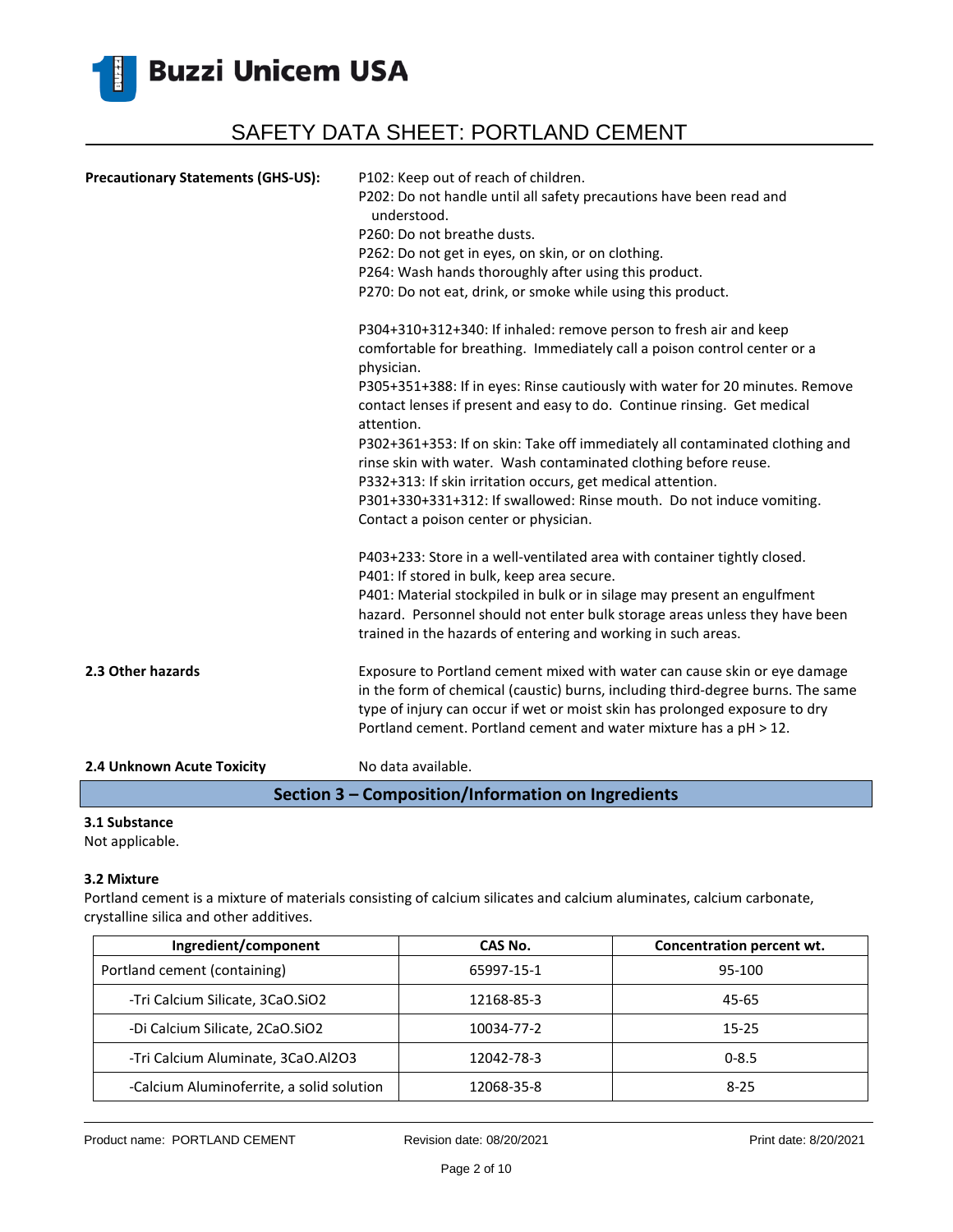

## SAFETY DATA SHEET: PORTLAND CEMENT

| Calcium sulfate (gypsum) CaSO4      | 13397-24-5 | $2 - 6$   |
|-------------------------------------|------------|-----------|
| Calcium carbonate (limestone) CaCO3 | 1317-65-3  | $0 - 15$  |
| Crystalline silica (quartz)         | 14808-60-7 | 0-1       |
| Anhydrite CaSO4                     |            | $0 - 1.5$ |
| Calcite, CaCO3 (Limestone)          |            | $0 - 5$   |

#### **Composition comments**

Portland cement may also contain small amounts of calcium oxide (a.k.a. quicklime) (CaO), magnesium oxide (MgO), sodium sulfate (Na2SO4), and potassium sulfate (K2SO4). Since Portland cement is manufactured from materials mined from the earth (limestone, shale, sand, gypsum), and process heat is provided by burning fuels derived from the earth, trace but detectable amounts of naturally occurring metals, and possibly harmful elements may be found during chemical analysis. Mercury and lead were not found to be present at or above detection levels. Cements subject to ASTM C150 standards may contain up to 1.50% insoluble residue. More than 0.1% of these residues may be free crystalline silica, a substance listed as a carcinogen by NTP, OSHA, ACGIH and/or IARC.

Portland cement is not listed as a carcinogen by NTP, OSHA, ACGIH or IARC. However it may contain trace amounts (<0.1%) of substances listed as a carcinogen by NTP, OSHA, ACGIH and/or IARC: chromium VI compounds (hexavalent chromium), nickel or lead.

| <b>SECTION 4 - First Aid Measures</b>                      |                                                                                                                                                                                                                                                                                                                              |  |
|------------------------------------------------------------|------------------------------------------------------------------------------------------------------------------------------------------------------------------------------------------------------------------------------------------------------------------------------------------------------------------------------|--|
| 4.1 Description of First Aid Measures                      |                                                                                                                                                                                                                                                                                                                              |  |
| Eye contact:                                               | Immediately flush eyes with plenty of water, occasionally lifting the upper<br>and lower eyelids. Check for and remove any contact lenses. Continue to<br>rinse for at least 20 minutes. Get medical attention immediately. Call a<br>poison center or physician. Chemical burns must be treated promptly by a<br>physician. |  |
| <b>Skin contact:</b>                                       | Take off immediately all contaminated clothing and rinse skin with plenty<br>of water. Wash contaminated clothing before reuse. If skin irritation<br>occurs, get medical attention.                                                                                                                                         |  |
| Inhalation:                                                | If breathing is difficult, remove person to fresh air and keep comfortable<br>for breathing. Immediately call a poison control center or a physician.                                                                                                                                                                        |  |
| Ingestion:                                                 | Do not induce vomiting. If subject is conscious, rinse the mouth with water<br>to remove any material and drink plenty of water to dilute any swallowed<br>material. Do not give drink or attempt to force water to an unconscious<br>person. Contact a poison center or physician.                                          |  |
| 4.2 Most Important Symptoms and Effects, Acute and Delayed |                                                                                                                                                                                                                                                                                                                              |  |
| Eye contact:                                               | Causes serious eye irritation and may scratch eye surface due to particle<br>abrasion. May cause chemical burns resulting in corneal damage.                                                                                                                                                                                 |  |
| <b>Skin contact:</b>                                       | Causes severe skin burns. Symptoms may include redness, pain, blisters.<br>Do not allow product to harden around any body part or allow continuous,<br>prolonged contact with skin. May cause sensitization by skin contact.                                                                                                 |  |
| Inhalation:                                                | May irritate nose and throat if dust is inhaled. Prolonged or repeated<br>inhalation of respirable dust may lead to respiratory tract or lung damage.                                                                                                                                                                        |  |
| Ingestion:                                                 | May cause irritation and burns of mouth, throat, stomach and digestive<br>tract if swallowed. May cause nausea or vomiting.                                                                                                                                                                                                  |  |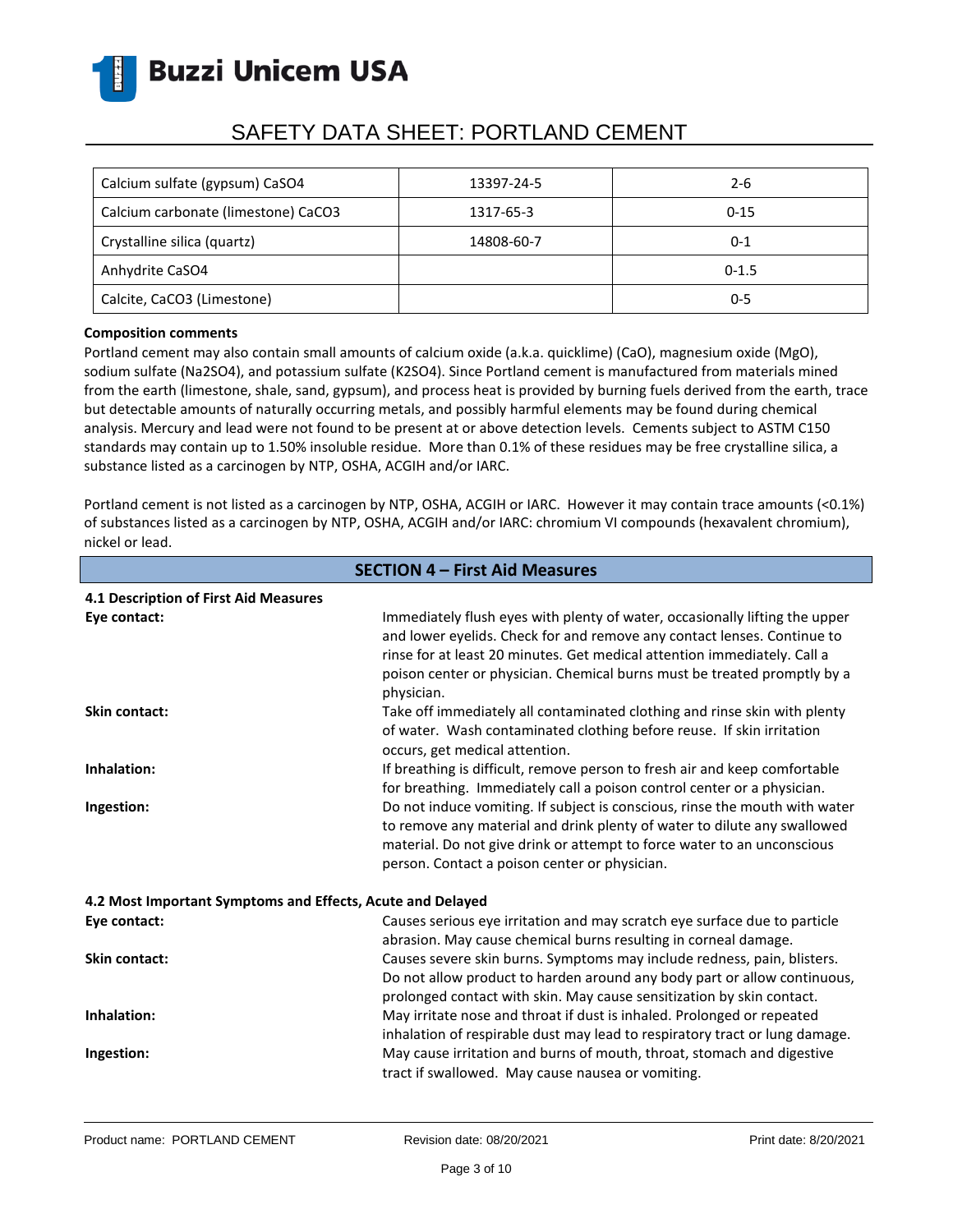

#### **4.3 Recommendations for Immediate Medical Care or Special Treatment**

Seek immediate medical attention for inhalation of large quantities of dust or exposure of wet material over large areas of skin. Seek immediate medical attention if material comes into contact with eyes and cannot be immediately removed.

| <b>SECTION 5 - Fire-Fighting Measures</b>                                                                                                                                                                                                                                                                                                                                                                                                                                                                                                                                             |                                                                                                                                                                                                                                                                                                                                                                                                                                                                                                                                                     |  |  |
|---------------------------------------------------------------------------------------------------------------------------------------------------------------------------------------------------------------------------------------------------------------------------------------------------------------------------------------------------------------------------------------------------------------------------------------------------------------------------------------------------------------------------------------------------------------------------------------|-----------------------------------------------------------------------------------------------------------------------------------------------------------------------------------------------------------------------------------------------------------------------------------------------------------------------------------------------------------------------------------------------------------------------------------------------------------------------------------------------------------------------------------------------------|--|--|
| 5.1 Extinguishing Media<br>Suitable extinguishing media:<br>Unsuitable extinguishing media:                                                                                                                                                                                                                                                                                                                                                                                                                                                                                           | Use media appropriate for surrounding fire.<br>Do not use water jet or water-based fire extinguishers.                                                                                                                                                                                                                                                                                                                                                                                                                                              |  |  |
| 5.2 Special Hazards Arising from the Substance or Mixture<br>Fire hazard:<br>Product does not burn however its packaging may.<br>5.3 Advice for Fire Fighters<br>Move containers from fire area if this can be done without risk. Use water spray to keep fire-exposed containers cool.<br>Keep upwind of fire. Wear full firefighting turn-out gear (full Bunker gear) and respiratory protection (SCBA).<br>Hazardous decomposition products: Decomposition products may include the following materials: carbon dioxide,<br>carbon monoxide, sulfur oxides and metal oxide/oxides. |                                                                                                                                                                                                                                                                                                                                                                                                                                                                                                                                                     |  |  |
|                                                                                                                                                                                                                                                                                                                                                                                                                                                                                                                                                                                       | <b>SECTION 6 - Accidental Release Measures</b>                                                                                                                                                                                                                                                                                                                                                                                                                                                                                                      |  |  |
| 6.1 Personal Precautions, Protective Equipment, and Emergency Procedures<br><b>General measures:</b>                                                                                                                                                                                                                                                                                                                                                                                                                                                                                  | Avoid creating dust. Use personal protection recommended in Section 8.<br>Isolate the hazard area and deny entry to unnecessary and unprotected<br>personnel. Avoid contact with skin and eyes.                                                                                                                                                                                                                                                                                                                                                     |  |  |
| <b>6.2 Environmental Precautions</b>                                                                                                                                                                                                                                                                                                                                                                                                                                                                                                                                                  | Avoid dispersal of spilled material and runoff and contact with soil,<br>waterways, drains and sewers. Inform the relevant authorities if the product<br>has entered the environment, including waterways, soil or air. Materials can<br>enter waterways through drainage systems.                                                                                                                                                                                                                                                                  |  |  |
| 6.3 Methods and Material for Containment and Cleaning Up<br>For containment:<br><b>Cleanup methods:</b>                                                                                                                                                                                                                                                                                                                                                                                                                                                                               | Barricade material to prevent additional spillage.<br>Scoop or vacuum up spilled material while avoiding dust creation. Do not dry<br>sweep. Vacuum dust with equipment fitted with a HEPA filter and place in a<br>closed, labeled waste container. Scoop up wet material and place in<br>approved container. Allow wet material to harden before disposal.                                                                                                                                                                                        |  |  |
| 6.4 Reference to Other<br><b>Sections</b>                                                                                                                                                                                                                                                                                                                                                                                                                                                                                                                                             | See Section 8 for exposure controls and personal protection and Section 13<br>for disposal considerations.                                                                                                                                                                                                                                                                                                                                                                                                                                          |  |  |
| <b>SECTION 7 - Handling and Storage</b>                                                                                                                                                                                                                                                                                                                                                                                                                                                                                                                                               |                                                                                                                                                                                                                                                                                                                                                                                                                                                                                                                                                     |  |  |
| 7.1 Precautions for Safe Handling<br><b>Precautions:</b>                                                                                                                                                                                                                                                                                                                                                                                                                                                                                                                              | Use appropriate personal protective equipment (see Section 8). Persons<br>with a history of skin sensitization problems should not be employed in any<br>process in which this product is used. Do not get in eyes or on skin or<br>clothing. Avoid the use of contact lenses when working with or handling this<br>product. Do not breathe dust. Do not ingest. Do not eat, drink, smoke, or<br>chew gum or tobacco while using this product. Use only with adequate<br>ventilation. Ensure the use of good housekeeping procedures to prevent the |  |  |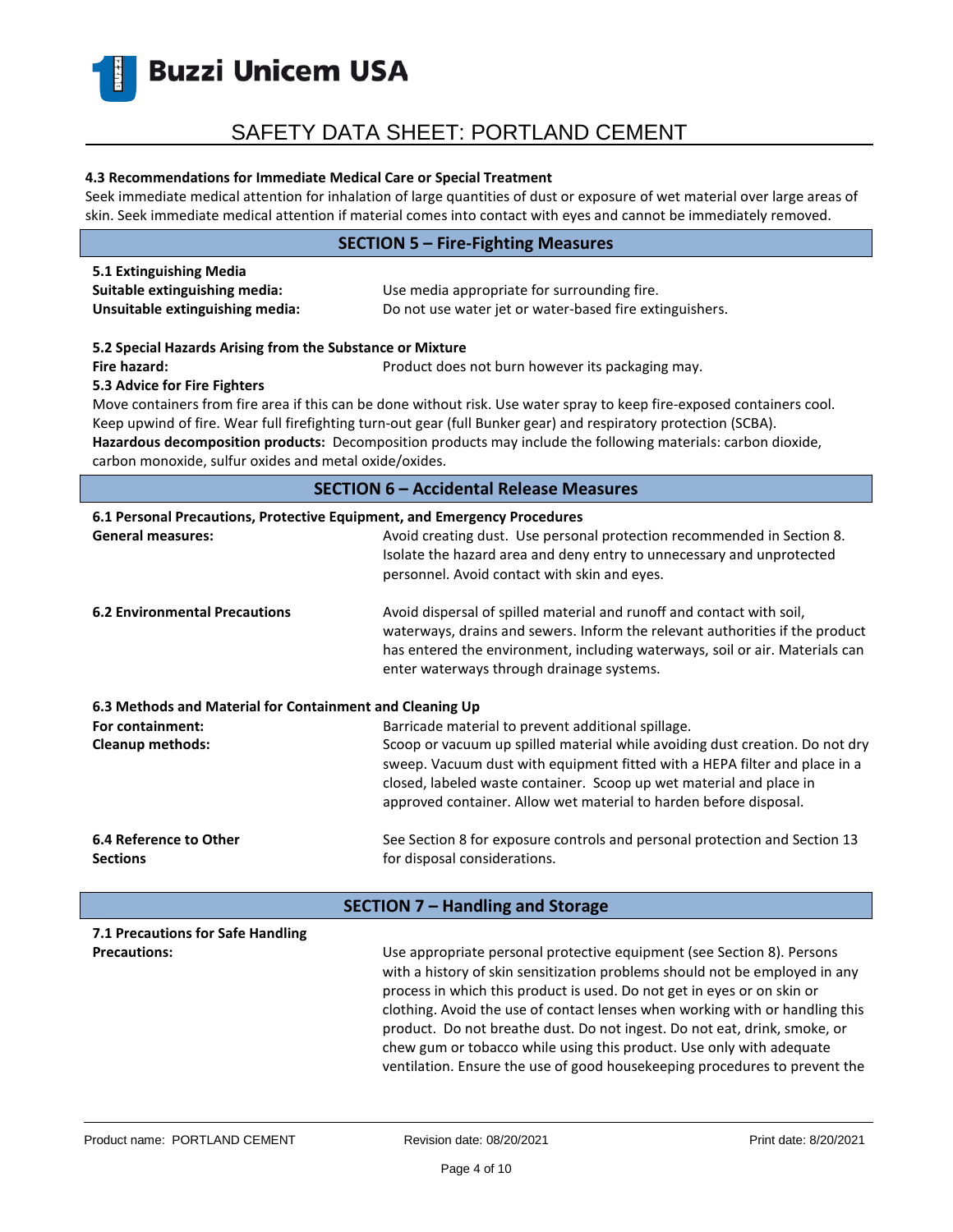# SAFETY DATA SHEET: PORTLAND CEMENT

|                                 | accumulation of dust. Wear appropriate respiratory protection when<br>ventilation is inadequate.                                                                                                                                                                                                                                                                                                                                                                                             |
|---------------------------------|----------------------------------------------------------------------------------------------------------------------------------------------------------------------------------------------------------------------------------------------------------------------------------------------------------------------------------------------------------------------------------------------------------------------------------------------------------------------------------------------|
| <b>Hygiene measures:</b>        | Do not eat, drink, smoke, or chew gum or tobacco in areas where this<br>material is handled, stored and processed. Workers should wash hands and<br>face before eating, drinking and smoking. Remove contaminated clothing<br>and protective equipment before entering eating areas. See also Section 8<br>for additional information on hygiene measures.                                                                                                                                   |
| 7.2 Conditions for Safe Storage |                                                                                                                                                                                                                                                                                                                                                                                                                                                                                              |
| <b>Storage conditions:</b>      | Keep out of the reach of children. Avoid any dust buildup by frequent<br>cleaning and suitable construction of the storage area. Do not store in an<br>area equipped with emergency water sprinklers. Clean up spilled material<br>promptly. Keep in the original container or an approved alternative made<br>from a compatible material and keep the container tightly closed when not<br>in use. Empty containers retain product residue and can be hazardous. Do<br>not reuse container. |
| <b>Conditions to avoid:</b>     | Water/moisture exposure will cause material to generate heat. Keep away<br>from fluoride compounds, strong acids and oxidizers. Portland cement<br>dissolves in hydrofluoric acid, producing corrosive silicon tetrafluoride gas.                                                                                                                                                                                                                                                            |
| 7.3 Specific End Uses           | Portland cement is a gray powder used as a binding ingredient in concrete<br>and mortar mixes which are used in construction.                                                                                                                                                                                                                                                                                                                                                                |

### **SECTION 8 – Exposure Controls/Personal Protection**

#### **8.1 Control Parameters**

#### **Exposure limits for individual components:**

| Component                                                             | OSHA PEL (mg/m <sup>3</sup> ) | ACGIH TLV $(mg/m3)$ | NIOSH REL( $mg/m3$ ) |
|-----------------------------------------------------------------------|-------------------------------|---------------------|----------------------|
| Portland cement                                                       | 15(T); 5(I)                   | 1(1)                | 10(T); 5(I)          |
| Calcium carbonate (limestone)                                         | 15 $(T);$ 5 $(I)$             | 10(1)               | 10(T); 5(I)          |
| Calcium sulfate (gypsum)                                              | 15 $(T);$ 5 $(I)$             | 10(1)               | 10(T); 5(I)          |
| Crystalline silica (as quartz)                                        | $0.05$ (I)                    | $0.025$ (I)         | $0.05$ (I)           |
| Calcium oxide (quicklime)                                             | 5                             |                     |                      |
| Magnesium oxide (as magnesia)                                         | 15                            | 10(1)               | Not established      |
| Sodium sulfate                                                        | 15(T); 5(I)                   | 10(1)               | 10(T); 5(I)          |
| Potassium sulfate                                                     | 15(T); 5(I)                   | 10 (I)              | 10(T); 5(I)          |
| Nuisance dust (PNOC)                                                  | 15(T); 5(R)                   | 10(T); 3(R)         | Not established      |
| $T =$ total dust, $R =$ respirable fraction, $I =$ inhalable aerosol. |                               |                     |                      |

#### **8.2 Exposure Controls**

| <b>Engineering controls:</b>   | Use product outdoors and in well-ventilated areas; otherwise employ                                                                                                     |
|--------------------------------|-------------------------------------------------------------------------------------------------------------------------------------------------------------------------|
|                                | natural or mechanical ventilation or other engineering controls to maintain                                                                                             |
|                                | exposure within applicable exposure limits.                                                                                                                             |
| Personal protective equipment: | Protective clothing, gloves, eye protection, insufficient ventilation wear<br>respiratory protection.                                                                   |
| Skin and body:                 | Wear long sleeved shirts and trousers while using this product. Wear<br>water-proof boots. If working in dusty conditions, impervious over<br>garments are recommended. |
| Hands:                         | Protective gloves with wrist/arm cuffs should be worn to avoid direct<br>contact with skin.                                                                             |
|                                |                                                                                                                                                                         |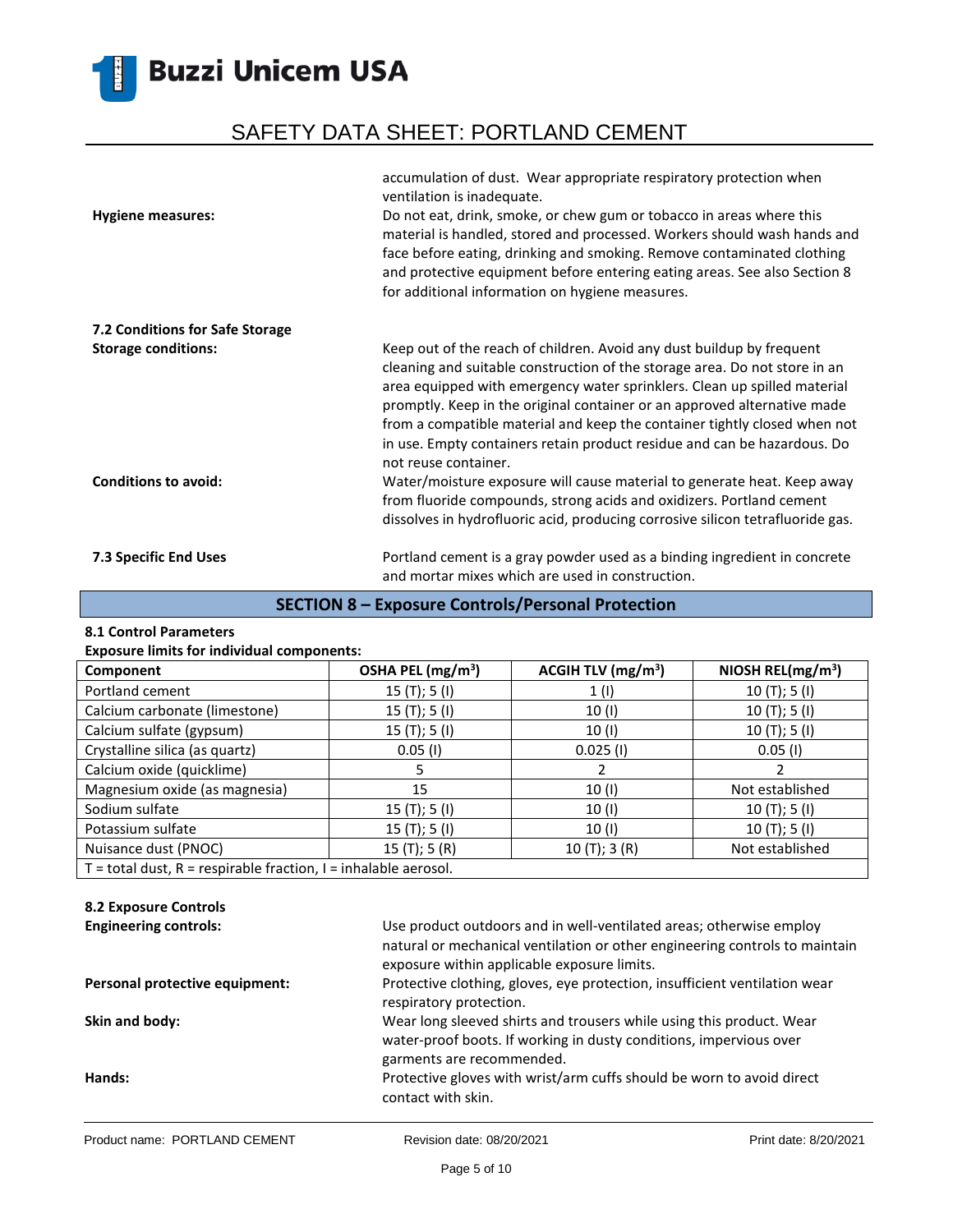# SAFETY DATA SHEET: PORTLAND CEMENT

| Face and eyes:                 | Safety glasses with side shields or protective goggles should be worn while<br>using this product. For extremely dusty conditions, non-vented goggles or<br>goggles with indirect venting are recommended. Avoid contact lens wear<br>when using this product.                                                                                                            |
|--------------------------------|---------------------------------------------------------------------------------------------------------------------------------------------------------------------------------------------------------------------------------------------------------------------------------------------------------------------------------------------------------------------------|
| <b>Respiratory:</b>            | The use of a NIOSH approved dust respirator or filtering facepiece is<br>recommended in poorly ventilated areas or when permissible exposure<br>limits may be exceeded. Respirators should be selected by and used under<br>the direction of a trained health and safety professional following<br>requirements found in OSHA's respirator standard (29 CFR 1910.134) and |
| <b>Personal hygiene:</b>       | ANSI's standard for respiratory protection (Z88.2).<br>Clean water should always be readily available for skin and (emergency)<br>eye washing. Periodically wash areas contacted by Portland cement with a<br>pH neutral soap and clean, uncontaminated water. If clothing becomes<br>saturated with Portland cement, garments should be removed and                      |
| <b>Environmental controls:</b> | replaced with clean, dry clothing.<br>Emissions from ventilation or work process equipment should be<br>monitored to verify compliance with the requirements of environmental<br>protection legislation. Avoid dispersal of spilled material and runoff and<br>contact with soil, waterways, drains and sewers.                                                           |
| <b>Other information:</b>      | Do not eat, drink, or smoke while using this product; avoid hand-to-mouth<br>contact.                                                                                                                                                                                                                                                                                     |

### **SECTION 9 – Physical and Chemical Properties**

#### **9.1 Information on Basic Physical and Chemical Properties**

| <b>Physical state:</b>                         | Solid                              |
|------------------------------------------------|------------------------------------|
| Appearance:                                    | Powder                             |
| Color:                                         | Grey or white                      |
| Odor:                                          | Odorless                           |
| <b>Odor threshold:</b>                         | No data available                  |
| pH:                                            | 12 - 13 (Highly alkaline when wet) |
| Relative evaporation rate (n-butyl acetate=1): | No data available                  |
| <b>Melting point:</b>                          | $>1,000$ °C                        |
| <b>Freezing point:</b>                         | No data available                  |
| <b>Boiling point:</b>                          | $>1,000$ °C                        |
| Flash point:                                   | Not combustible                    |
| <b>Auto-ignition temperature:</b>              | Not applicable                     |
| <b>Decomposition temperature:</b>              | Not determined                     |
| <b>Flammability limits in air:</b>             | Not flammable                      |
| Vapor pressure:                                | Not applicable                     |
| Relative vapor density at 20 °C:               | Not applicable                     |
| <b>Relative density:</b>                       | $3.15$ (Water = 1)                 |
| Solubility:                                    | Slight. (Water: 0.1 - 1 %)         |
| Log Pow:                                       | No data available                  |
| Log Kow:                                       | No data available                  |
| Viscosity, kinematic:                          | No data available                  |
| Viscosity, dynamic:                            | No data available                  |
| <b>Explosive properties:</b>                   | No data available                  |
| <b>Oxidizing properties:</b>                   | No data available                  |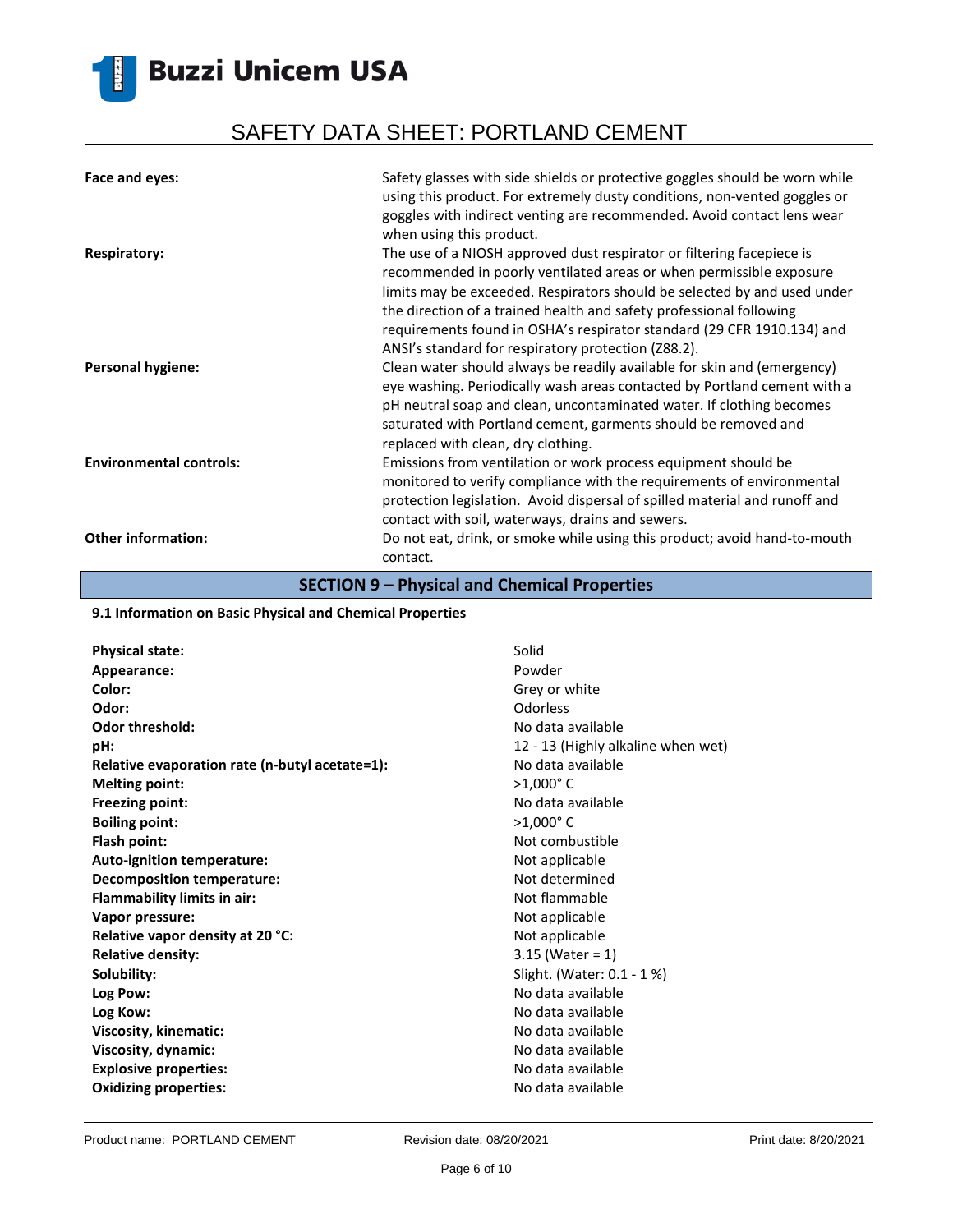

| <b>Explosive limits:</b>                | No data available                                                                                                                                                                                                                                                                                                                                                                                                                                                                                                                                                            |
|-----------------------------------------|------------------------------------------------------------------------------------------------------------------------------------------------------------------------------------------------------------------------------------------------------------------------------------------------------------------------------------------------------------------------------------------------------------------------------------------------------------------------------------------------------------------------------------------------------------------------------|
| 9.2 Other Information                   | No other information available.                                                                                                                                                                                                                                                                                                                                                                                                                                                                                                                                              |
| SECTION 10 - Stability and Reactivity   |                                                                                                                                                                                                                                                                                                                                                                                                                                                                                                                                                                              |
| 10.1 Reactivity                         | This product reacts slowly with water to form hardened hydrated<br>compounds, releasing heat and producing a strong alkali solution.                                                                                                                                                                                                                                                                                                                                                                                                                                         |
| <b>10.2 Chemical Stability</b>          | Product is stable under proper storage conditions. Keep dry while in<br>storage.                                                                                                                                                                                                                                                                                                                                                                                                                                                                                             |
| 10.3 Possibility of Hazardous Reactions | No dangerous reactions are known under conditions of normal use. Do<br>not mix with other chemical products.                                                                                                                                                                                                                                                                                                                                                                                                                                                                 |
| <b>10.4 Conditions to Avoid</b>         | This product is incompatible with the following materials: oxidizing<br>materials, acids, aluminum and ammonium salt. Portland cement is highly<br>alkaline and will react with acids to produce a violent, heat-generating<br>reaction. Toxic gases or vapors may be given off depending on the acid<br>involved. Reacts with acids, aluminum metals and ammonium salts.                                                                                                                                                                                                    |
| 10.5 Incompatible Materials             | Aluminum powder and other alkali and alkaline earth elements will react<br>in wet mortar or concrete, liberating hydrogen gas. Limestone ignites on<br>contact with fluorine and is incompatible with acids, alum, ammonium<br>salts, and magnesium. Silica reacts violently with powerful oxidizing agents<br>such as fluorine, boron trifluoride, chlorine trifluoride, manganese<br>trifluoride, and oxygen difluoride yielding possible fire and/or explosions.<br>Silicates dissolve readily in hydrofluoric acid producing a corrosive gas -<br>silicon tetrafluoride. |

### 10.6 Hazardous Decomposition Products None known

### **SECTION 11 – Toxicological Information**

#### **11.1 Information on toxicological effects**

Portland cement is a mixture of materials consisting of calcium silicates and calcium aluminates, calcium carbonate, crystalline silica, and other additives. May also contain small amounts of calcium oxide (a.k.a. quicklime) (CaO), magnesium oxide (MgO), sodium sulfate (Na2SO4), and potassium sulfate (K2SO4).

| <b>Acute toxicity:</b>             | Not classified.                                                                                                                       |
|------------------------------------|---------------------------------------------------------------------------------------------------------------------------------------|
| LD50/LC50 data:                    | Not classified.                                                                                                                       |
| <b>Skin corrosion/irritation:</b>  | Causes irritation or chemical burns if exposed to moisture on skin.                                                                   |
| Critical eye damage/irritation:    | Causes serious eye injury due to chemical burns or mechanical irritation.                                                             |
| Respiratory or skin sensitization: | Not reported/no data available.                                                                                                       |
| Germ cell mutagenicity:            | Not reported/no data available.                                                                                                       |
| Teratogenicity:                    | Not reported/no data available.                                                                                                       |
| Carcinogenicity:                   | Material contains trace amounts of crystalline silica, which may cause lung<br>cancer through repeated or prolonged exposure to dust. |
| Specific target organ toxicity     |                                                                                                                                       |
| (Single exposure):                 | May cause respiratory irritation.                                                                                                     |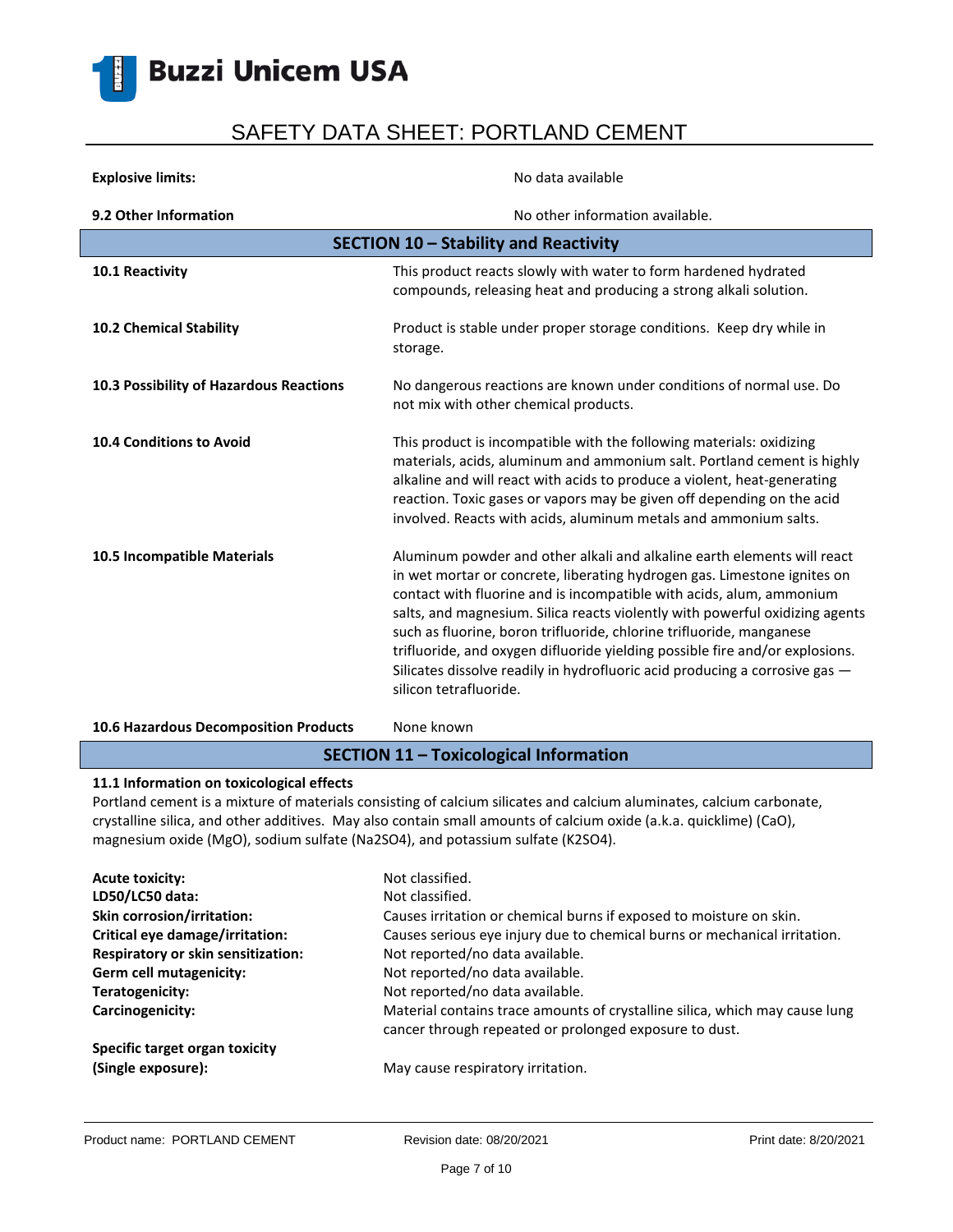

| Specific target organ toxicity          |                                                                                                   |
|-----------------------------------------|---------------------------------------------------------------------------------------------------|
| (Repeated exposure):                    | May cause damage to lungs through repeated or prolonged exposure.                                 |
| <b>Reproductive toxicity:</b>           | Not reported/no data available.                                                                   |
| <b>Aspiration respiratory hazard:</b>   | Not reported/no data available.                                                                   |
| <b>Symptoms: Eye contact:</b>           | Redness and itching. Extended contact may lead to corneal<br>abrasion/ulceration.                 |
| <b>Symptoms: Skin contact:</b>          | Redness and itching. Extended contact may lead to chemical burns.                                 |
| <b>Symptoms: Inhalation:</b>            | Coughing, sneezing, mucous discharge and dyspnea. Extended contact may<br>lead to chemical burns. |
| Symptoms: Ingestion:                    | Irritation and chemical burns of mouth and throat.                                                |
| <b>Other toxicological information:</b> | No additional data available.                                                                     |

| Component                                  | <b>Toxicity</b>                 | <b>Carc: IARC</b> | <b>Carc: NTP</b> | Carc: OSHA |
|--------------------------------------------|---------------------------------|-------------------|------------------|------------|
| Portland cement                            | No data                         | Not listed        | Not listed       | Not listed |
| Calcium oxide                              | Oral LD50 Rat 500 mg/kg         | Not listed        | Not listed       | Not listed |
| Magnesium oxide (Inhalable                 |                                 | Not listed        | Not listed       | Not listed |
| fraction)                                  | Oral LD50 Rat 810 mg/kg         |                   |                  |            |
| Calcium sulfate                            | Oral LD50 Rat >2000 mg/kg       | Not listed        | Not listed       | Not listed |
| Crystalline silica (as quartz)             | Oral LD50 Rat >22,500 mg/kg     | Group 1           | Known            | Not listed |
|                                            | LC50 Carp >10,000 mg/L (72 hr.) |                   |                  |            |
| Nuisance dust (PNOC)                       |                                 | Not listed        | Not listed       | Not listed |
| <b>SECTION 12 - Ecological Information</b> |                                 |                   |                  |            |

|                                             | $-1.1$                                                                                         |
|---------------------------------------------|------------------------------------------------------------------------------------------------|
| 12.1 General ecotoxicity                    | Not classified.                                                                                |
| 12.2 Persistence and Biodegradability       | No data available.                                                                             |
| 12.3 Bioaccumulation potential              | No data available.                                                                             |
| 12.4 Mobility in soil to groundwater        | No data available.<br>Avoid release to the environment. Prevent material from entering sewers, |
| 12.5 Other adverse effects                  | drains, ditches or waterways.                                                                  |
| <b>SECTION 13 - Disposal Considerations</b> |                                                                                                |

### **13.1 Waste treatment methods Waste disposal recommendations:** The generation of waste should be avoided or minimized wherever possible. Disposal of this product, solutions and any by-products should comply with the requirements of environmental protection and waste disposal legislation and any regional local authority requirements. Dispose of surplus and non-recyclable products via a licensed waste disposal contractor. Untreated waste should not be released to the sewer unless fully compliant with the requirements of all authorities with jurisdiction. Waste packaging should be recycled. Incineration or landfill should only be considered when recycling is not feasible. This material and its container must be disposed of in a safe manner. Care should be taken when handling empty containers that have not been cleaned or rinsed out. Empty containers or liners may retain some product residues. **Additional information:** Avoid creating or breathing dust during disposal. Avoid contact with skin and eyes.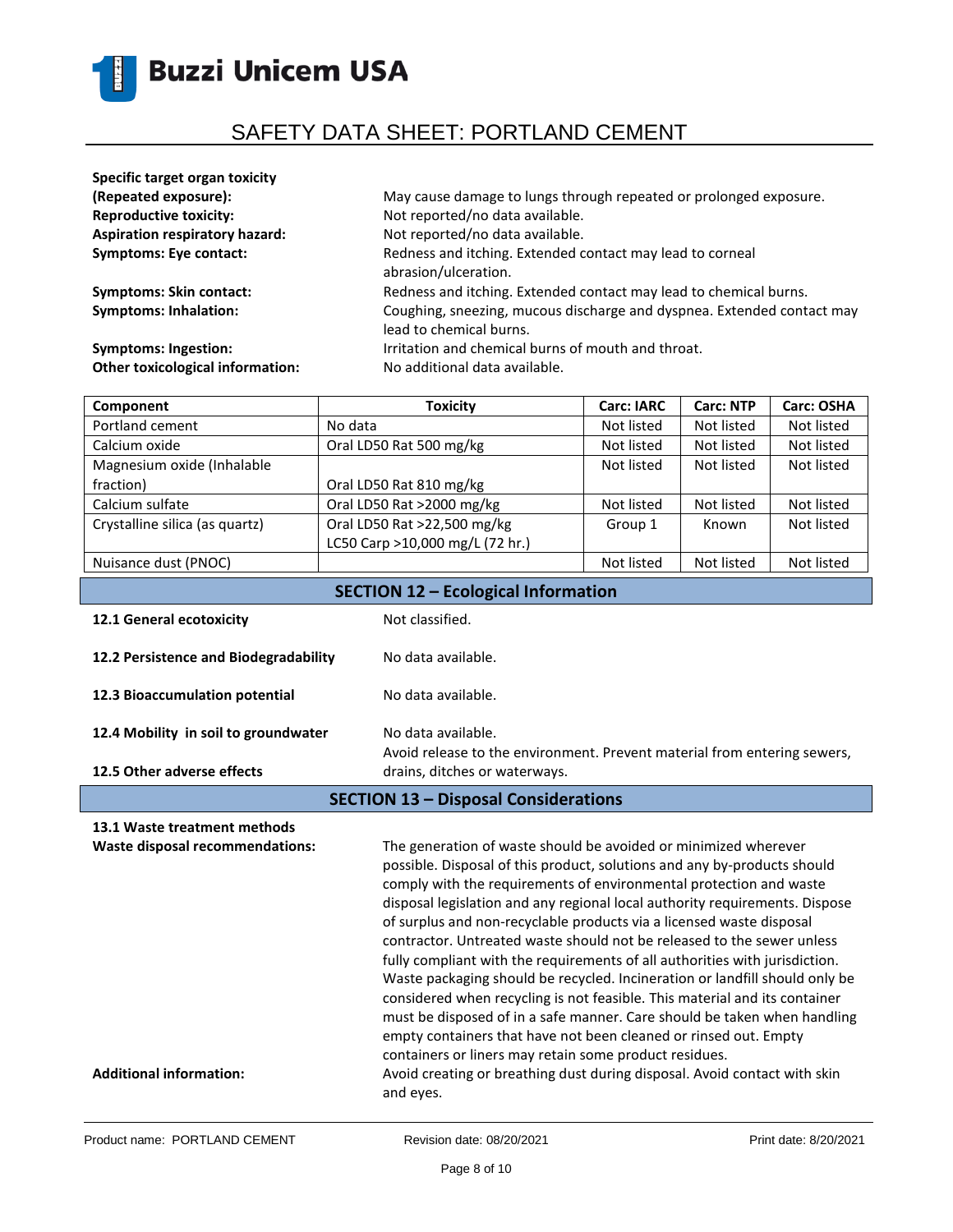

| Ecology – waste materials:                | Avoid release to the environment. Prevent material from entering sewers,<br>drains, ditches or waterways |
|-------------------------------------------|----------------------------------------------------------------------------------------------------------|
| <b>SECTION 14 - Transport Information</b> |                                                                                                          |

| <b>UN number</b>                        | Not regulated.                                                             |
|-----------------------------------------|----------------------------------------------------------------------------|
| Proper UN shipping name:                | Not applicable.                                                            |
| <b>Transport hazard class:</b>          | Not applicable.                                                            |
| Packing group number:                   | Not applicable.                                                            |
| <b>Environmental hazard/IMDG code:</b>  | Not available.                                                             |
| <b>Special guidance or precautions:</b> | Transport product in sealed containers. Avoid creating dust. Avoid release |
|                                         | to the environment. Ensure that persons transporting the product know      |
|                                         | what to do in the event of an accidental release or spillage.              |

| <b>SECTION 15 - Regulatory Information</b> |                                                                                                                                                                                                                                                                                                                                                                                                                                                                                                                                                                                                                  |
|--------------------------------------------|------------------------------------------------------------------------------------------------------------------------------------------------------------------------------------------------------------------------------------------------------------------------------------------------------------------------------------------------------------------------------------------------------------------------------------------------------------------------------------------------------------------------------------------------------------------------------------------------------------------|
| <b>U.S. Federal regulations:</b>           | This product contains one or more chemical components or ingredients<br>that may require identification and/or reporting under SARA Section 302,<br>SARA Section 311/312/313, CERCLA and/or TSCA. An examination of the<br>components of this product should be conducted by a qualified<br>environmental professional to determine if such identification or reporting<br>is required by federal law.<br>Components: Portland cement, Silica (Crystalline), Iron oxide.                                                                                                                                         |
| <b>State regulations:</b>                  | This product contains one or more chemical components or ingredients<br>that are included or listed on the hazardous substances lists for one or<br>more of the following states: California, Maine, Massachusetts, Minnesota,<br>New Jersey, Pennsylvania and Rhode Island. An examination of the<br>components of this product should be conducted by a qualified<br>environmental or safety and health professional to determine the specific<br>requirements for those states.<br>Components: Portland cement, Limestone (calcium carbonate),<br>Gypsum (calcium sulfate), Silica (Crystalline), Iron oxide. |
| <b>California Proposition 65:</b>          | WARNING! This product contains crystalline silica and chemicals<br>(trace metals) known to the State of California to cause cancer, birth<br>defects or other reproductive harm. California law requires the above<br>warning in the absence of definitive testing to prove the defined risks do<br>not exist.                                                                                                                                                                                                                                                                                                   |
|                                            | SECTION 16 - Other Information                                                                                                                                                                                                                                                                                                                                                                                                                                                                                                                                                                                   |
| <b>History</b><br><b>Last Revised:</b>     | 20 August 2021                                                                                                                                                                                                                                                                                                                                                                                                                                                                                                                                                                                                   |
| <b>Previous versions:</b>                  | 1 June 2018<br>1 June 2015                                                                                                                                                                                                                                                                                                                                                                                                                                                                                                                                                                                       |
| <b>Additional information</b>              |                                                                                                                                                                                                                                                                                                                                                                                                                                                                                                                                                                                                                  |